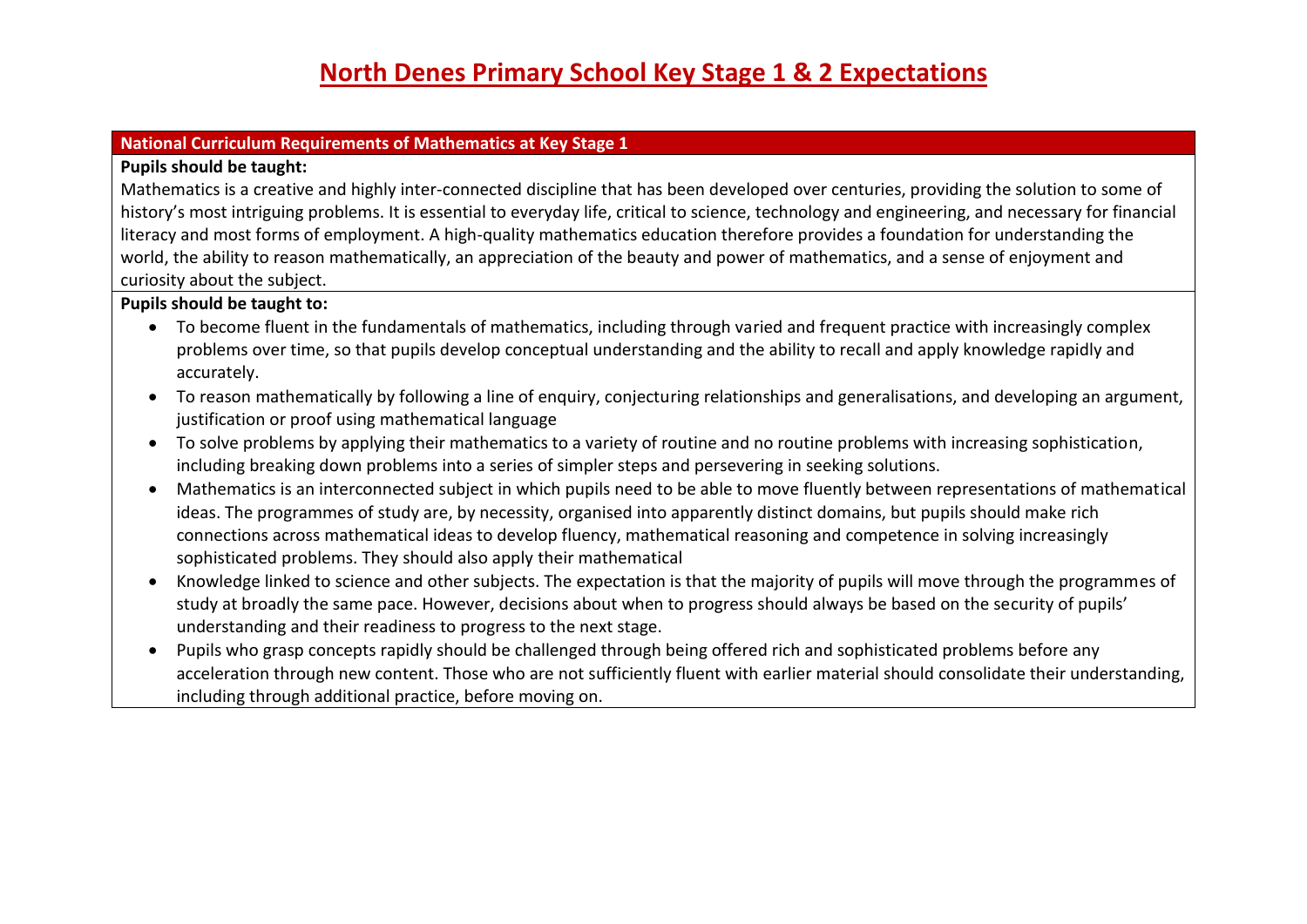#### **National Curriculum Requirements of Mathematics at Key Stage 2**

#### **Pupils should be taught to:**

Mathematics is a creative and highly inter-connected discipline that has been developed over centuries, providing the solution to some of history's most intriguing problems. It is essential to everyday life, critical to science, technology and engineering, and necessary for financial literacy and most forms of employment. A high-quality mathematics education therefore provides a foundation for understanding the world, the ability to reason mathematically, an appreciation of the beauty and power of mathematics, and a sense of enjoyment and curiosity about the subject.

#### **The national curriculum for mathematics aims to ensure that all pupils:**

- become fluent in the fundamentals of mathematics, including through varied and frequent practice with increasingly complex problems over time, so that pupils develop conceptual understanding and the ability to recall and apply knowledge rapidly and accurately. - reason mathematically by following a line of enquiry, conjecturing relationships and generalisations, and developing an argument, justification or proof using mathematical language

- can solve problems by applying their mathematics to a variety of routine and non-routine problems with increasing sophistication, including breaking down problems into a series of simpler steps and persevering in seeking solutions.

Mathematics is an interconnected subject in which pupils need to be able to move fluently between representations of mathematical ideas. The programmes of study are, by necessity, organised into apparently distinct domains, but pupils should make rich connections across mathematical ideas to develop fluency, mathematical reasoning and competence in solving increasingly sophisticated problems. They should also apply their mathematical knowledge to science and other subjects. The expectation is that the majority of pupils will move through the programmes of study at broadly the same pace. However, decisions about when to progress should always be based on the security of pupils' understanding and their readiness to progress to the next stage. Pupils who grasp concepts rapidly should be challenged through being offered rich and sophisticated problems before any acceleration through new content. Those who are not sufficiently fluent with earlier material should consolidate their understanding, including through additional practice, before moving on.

**Year 3**

**Pupils should be taught to:**

Number – and place value

- count from 0 in multiples of 4, 8, 50 and 100; find 10 or 100 more or less than a given number

- recognise the place value of each digit in a three-digit number (hundreds, tens, ones)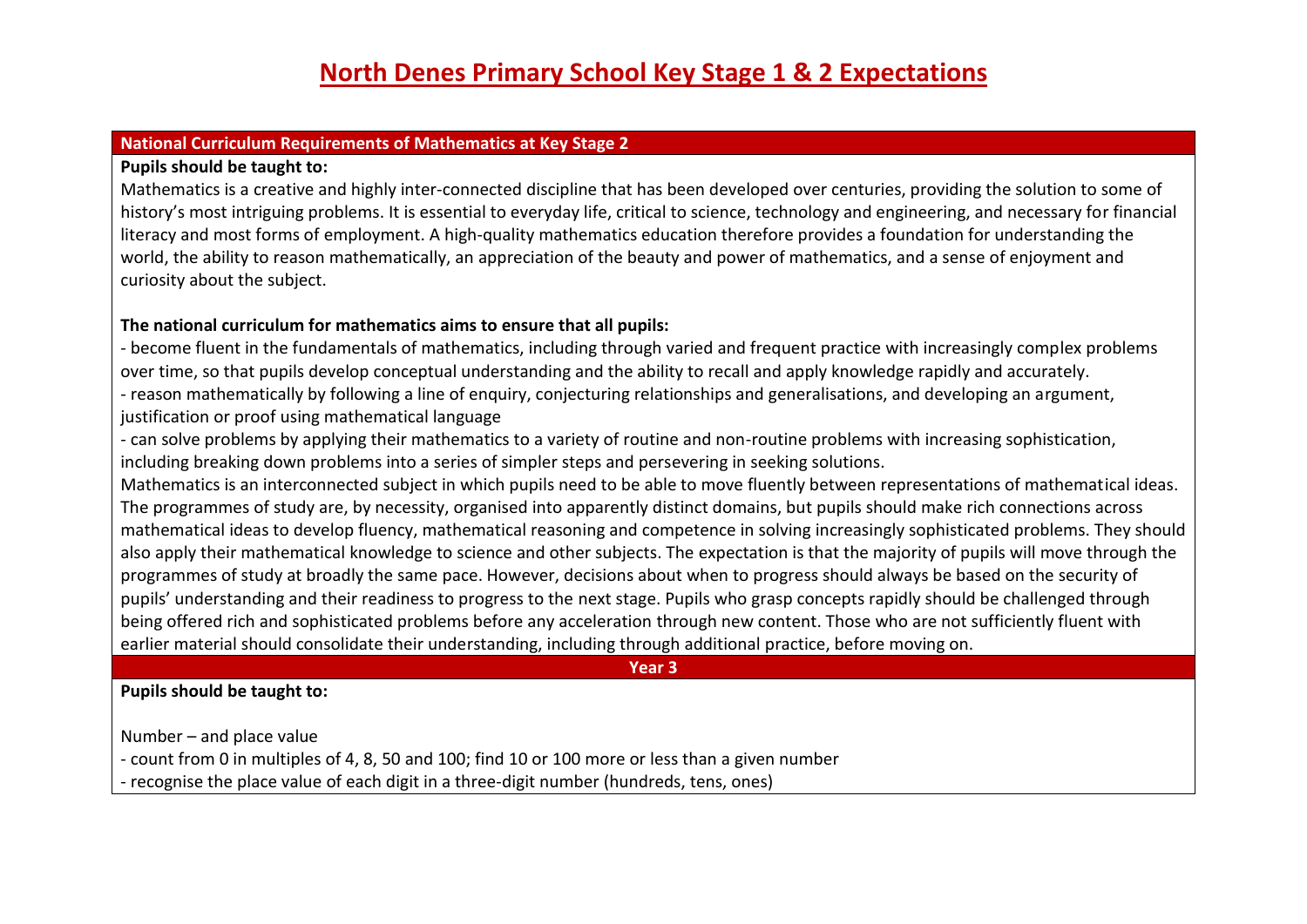- compare and order numbers up to 1000 –

identify, represent and estimate numbers using different representations

- read and write numbers up to 1000 in numerals and in words

- solve number problems and practical problems involving these ideas.

Number – addition and subtraction

-add and subtract numbers mentally, including:

- a three-digit number and ones

- a three-digit number and tens

-a three-digit number and hundreds

-add and subtract numbers with up to three digits, using formal written methods of columnar addition and subtraction

- estimate the answer to a calculation and use inverse operations to check answers

- solve problems, including missing number problems, using number facts, place value, and more complex addition and subtraction.

Number – multiplication and division

-recall and use multiplication and division facts for the 3, 4 and 8 multiplication tables

- write and calculate mathematical statements for multiplication and division using the multiplication tables that they know, including for two-digit numbers

times one-digit numbers, using mental and progressing to formal written methods

- solve problems, including missing number problems, involving multiplication and division, including positive integer scaling problems and correspondence problems in which n objects are connected to m objects.

Number – fractions

- count up and down in tenths; recognise that tenths arise from dividing an object into 10 equal parts and in dividing one-digit numbers or quantities by

10

- recognise, find and write fractions of a discrete set of objects: unit fractions and non-unit fractions with small denominators

- recognise and use fractions as numbers: unit fractions and non-unit fractions with small denominators

- recognise and show, using diagrams, equivalent fractions with small denominators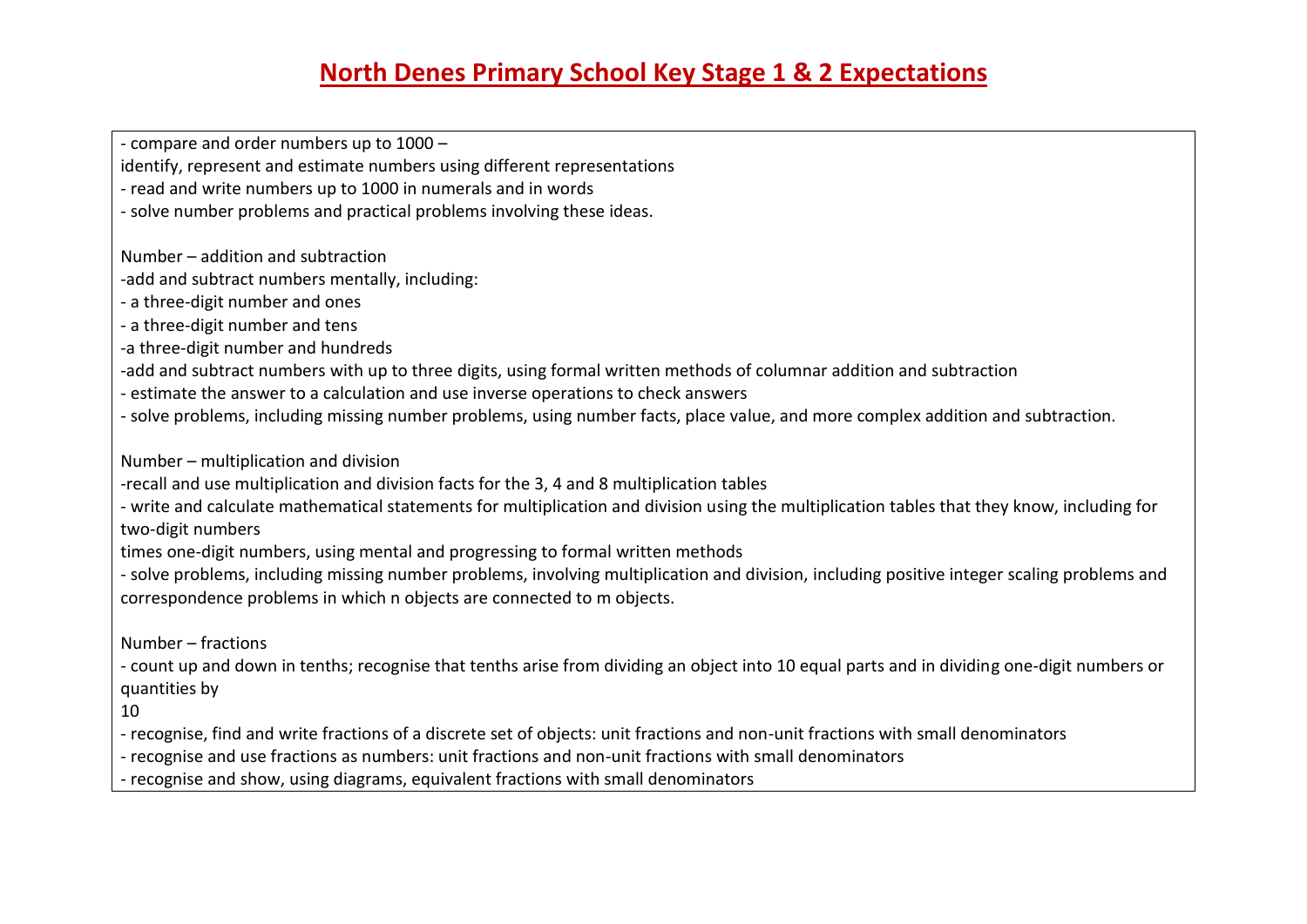- add and subtract fractions with the same denominator within one whole [for example,  $7\frac{1}{7}$  =  $7\frac{1}{7}$  =  $7\frac{1}{7}$ 

- compare and order unit fractions, and fractions with the same denominators

- solve problems that involve all of the above.

Measurement

- measure, compare, add and subtract: lengths (m/cm/mm); mass (kg/g); volume/capacity (l/ml)

- measure the perimeter of simple 2-D shapes - add and subtract amounts of money to give change, using both £ and p in practical contexts

- tell and write the time

-from an analogue clock, including using Roman numerals from I to XII, and 12-hour and 24-hour clocks

- estimate and read time with increasing accuracy to the nearest minute; record and compare time in terms of seconds, minutes and hours; use

vocabulary such as o'clock, a.m./p.m., morning, afternoon, noon and midnight

- know the number of seconds in a minute and the number of days in each month, year and leap year

- compare durations of events [for example to calculate the time taken by particular events or tasks].

Geometry – properties of shapes

-draw 2-D shapes and make 3-D shapes using modelling materials; recognise 3-D shapes in different orientations and describe them

- recognise angles as a property of shape or a description of a turn

- identify right angles, recognise that two right angles make a half-turn, three make three quarters of a turn and four a complete turn; identify whether

angles are greater than or less than a right angle

- identify horizontal and vertical lines and pairs of perpendicular and parallel lines

**Statistics** 

-interpret and present data using bar charts, pictograms and tables

- solve one-step and two-step questions [for example, 'How many more?' and 'How many fewer?'] using information presented in scaled bar charts and

pictograms and tables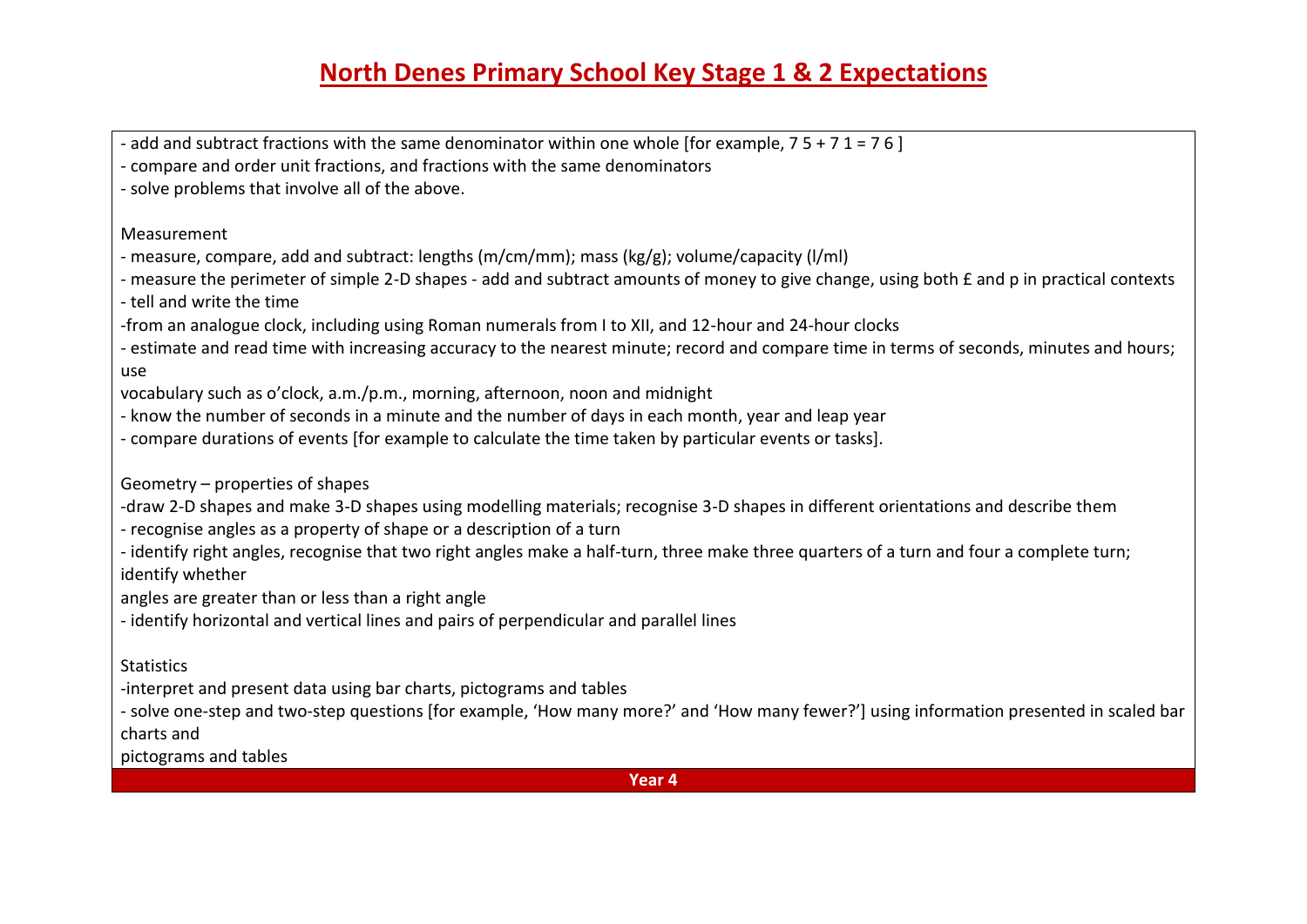#### **Pupils should be taught to:**

Number – and place value

- -count in multiples of 6, 7, 9, 25 and 1000
- find 1000 more or less than a given number
- count backwards through zero to include negative numbers
- recognise the place value of each digit in a four-digit number (thousands, hundreds, tens, and ones)
- order and compare numbers beyond 1000
- identify, represent and estimate numbers using different representations
- round any number to the nearest 10, 100 or 1000
- solve number and practical problems that involve all of the above and with increasingly large positive numbers
- read Roman numerals to 100 (I to C) and know that over time, the numeral system changed to include the concept of zero and place value.

Number – addition and subtraction

-add and subtract numbers with up to 4 digits using the formal written methods of columnar addition and subtraction where appropriate - estimate and use inverse operations to check answers to a calculation

- solve addition and subtraction two-step problems in contexts, deciding which operations and methods to use and why.

Number – multiplication and division

-recall multiplication and division facts for multiplication tables up to  $12 \times 12$ 

- use place value, known and derived facts to multiply and divide mentally, including: multiplying by 0 and 1; dividing by 1; multiplying together three

numbers

- recognise and use factor pairs and commutativity in mental calculations
- multiply two-digit and three-digit numbers by a one-digit number using formal written layout
- solve problems involving multiplying and adding, including using the distributive law to multiply two digit numbers by one digit, integer scaling problems

and harder correspondence problems such as n objects are connected to m objects.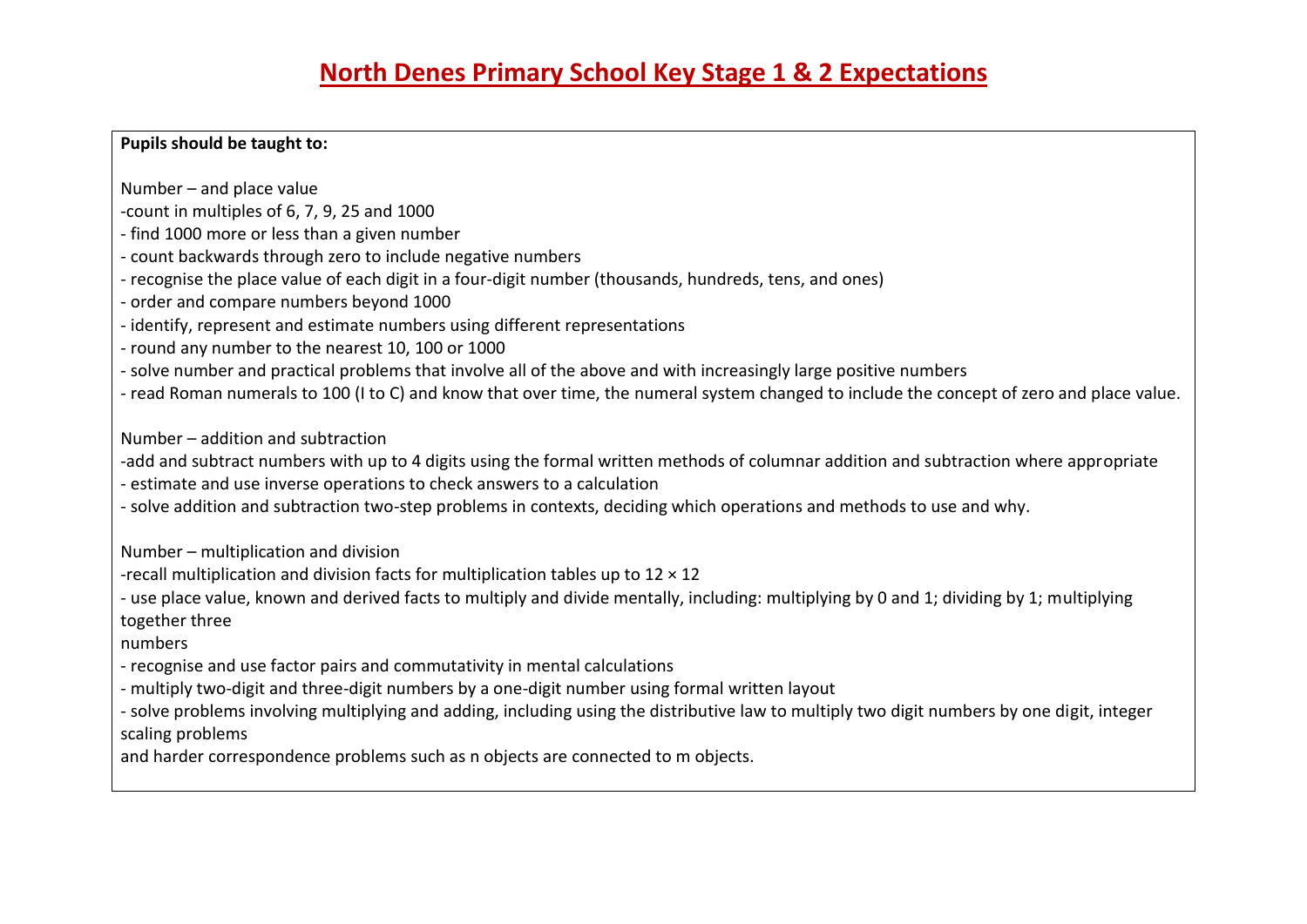Number – fractions -recognise and show, using diagrams, families of common equivalent fractions - count up and down in hundredths; recognise that hundredths arise when dividing an object by one hundred and dividing tenths by ten. - solve problems involving increasingly harder fractions to calculate quantities, and fractions to divide quantities, including non-unit fractions where the answer is a whole number - add and subtract fractions with the same denominator - recognise and write decimal equivalents of any number of tenths or hundredths - recognise and write decimal equivalents to 4 1 , 2 1 , 4 3 - find the effect of dividing a one- or two-digit number by 10 and 100, identifying the value of the digits in the answer as ones, tenths and hundredths - round decimals with one decimal place to the nearest whole number - compare numbers with the same number of decimal places up to two decimal places - solve simple measure and money problems involving fractions and decimals to two decimal places. Measurement - Convert between different units of measure [for example, kilometre to metre; hour to minute] - measure and calculate the perimeter of a rectilinear figure (including squares) in centimetres and metres - find the area of rectilinear shapes by counting squares - estimate, compare and calculate different measures, including money in pounds and pence Geometry – properties of shapes -compare and classify geometric shapes, including quadrilaterals and triangles, based on their properties and sizes - identify acute and obtuse angles and compare and order angles up to two right angles by size - identify lines of symmetry in 2-D shapes presented in different orientations - complete a simple symmetric figure with respect to a specific line of symmetry. Geometry – position and direction -describe positions on a 2-D grid as coordinates in the first quadrant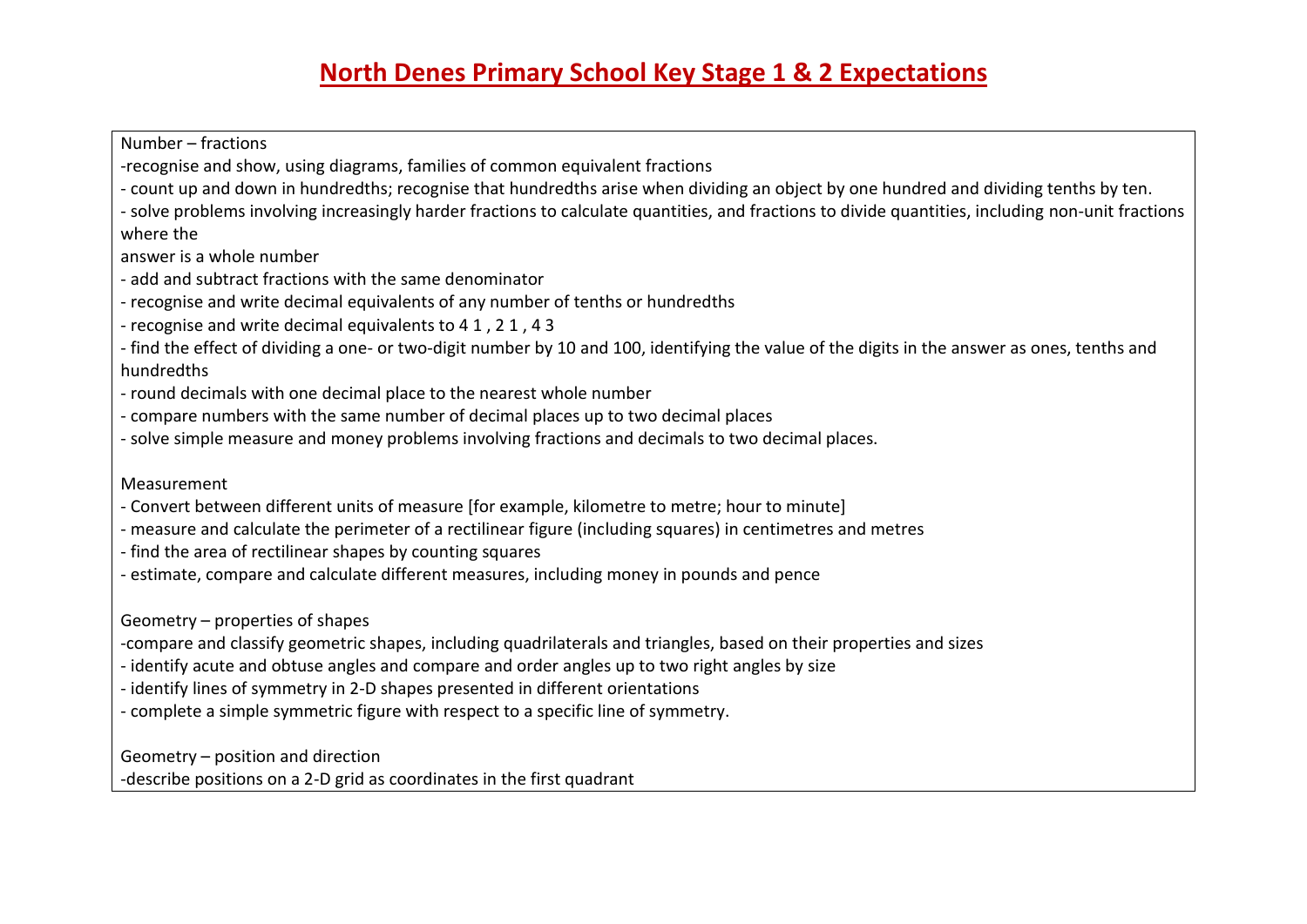- describe movements between positions as translations of a given unit to the left/right and up/down - plot specified points and draw sides to complete a given polygon.

#### **Statistics**

-interpret and present discrete and continuous data using appropriate graphical methods, including bar charts and time graphs. - solve comparison, sum and difference problems using information presented in bar charts, pictograms, tables and other graphs.

**Year 5**

**Pupils should be taught to:**

Number – and place value

-read, write, order and compare numbers to at least 1 000 000 and determine the value of each digit

- count forwards or backwards in steps of powers of 10 for any given number up to 1 000 000

- interpret negative numbers in context, count forwards and backwards with positive and negative whole numbers, including through zero

- round any number up to 1 000 000 to the nearest 10, 100, 1000, 10 000 and 100 000

- solve number problems and practical problems that involve all of the above

- read Roman numerals to 1000 (M) and recognise years written in Roman numerals.

Number – addition and subtraction

-add and subtract whole numbers with more than 4 digits, including using formal written methods (columnar addition and subtraction)

- add and subtract numbers mentally with increasingly large numbers

- use rounding to check answers to calculations and determine, in the context of a problem, levels of accuracy

- solve addition and subtraction multi-step problems in contexts, deciding which operations and methods to use and why.

Number – multiplication and division

-identify multiples and factors, including finding all factor pairs of a number, and common factors of two numbers

- know and use the vocabulary of prime numbers, prime factors and composite (nonprime) numbers

- establish whether a number up to 100 is prime and recall prime numbers up to 19

- multiply numbers up to 4 digits by a one- or two-digit number using a formal written method, including long multiplication for two-digit numbers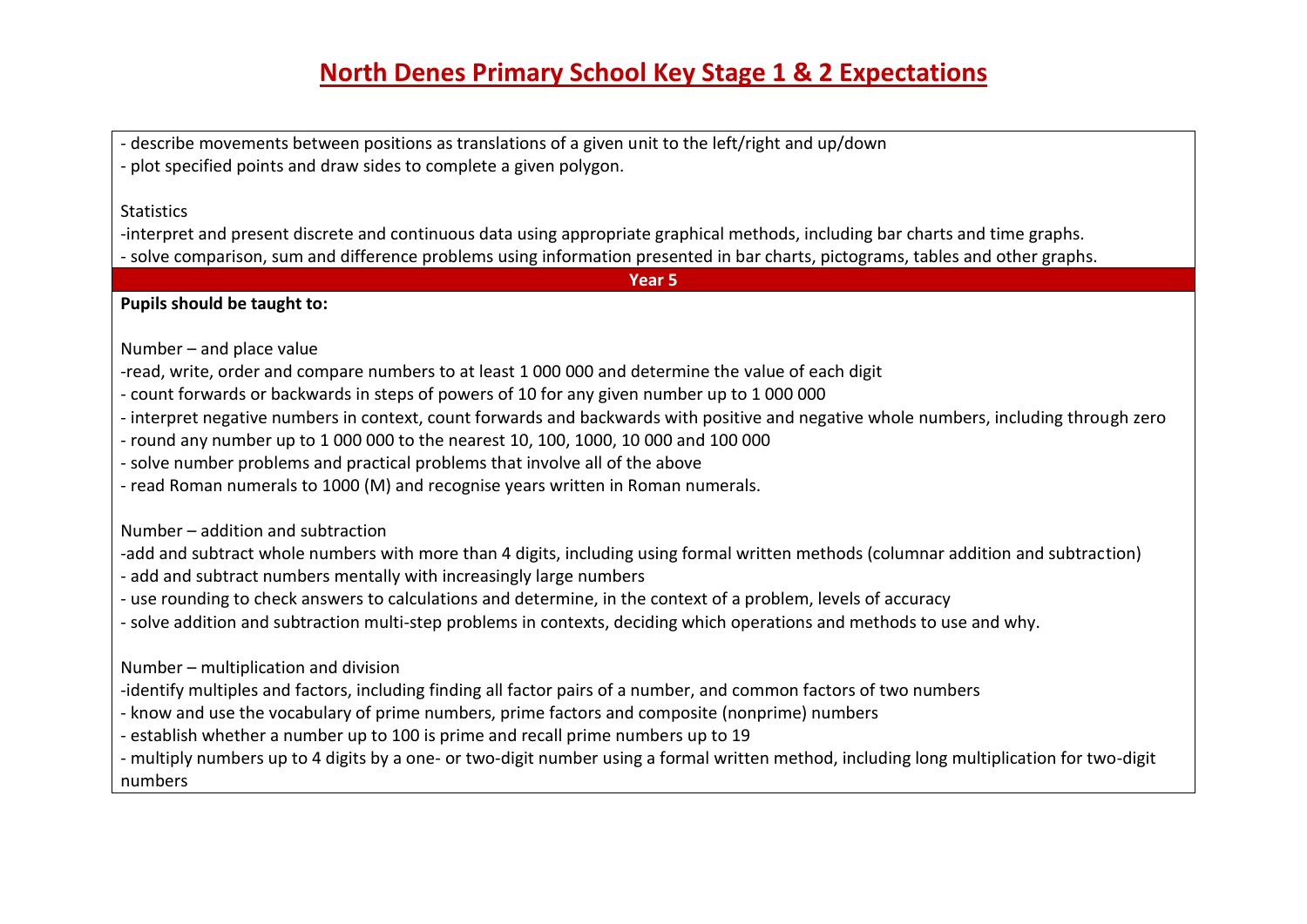- multiply and divide numbers mentally drawing upon known facts

- divide numbers up to 4 digits by a one-digit number using the formal written method of short division and interpret remainders appropriately for the

context

- multiply and divide whole numbers and those involving decimals by 10, 100 and 1000

- recognise and use square numbers and cube numbers, and the notation for squared ( 2 ) and cubed (3 )

- solve problems involving multiplication and division including using their knowledge of factors and multiples, squares and cubes

- solve problems involving addition, subtraction, multiplication and division and a combination of these, including understanding the meaning of the

equals sign

- solve problems involving multiplication and division, including scaling by simple fractions and problems involving simple rates.

Number – fractions

-compare and order fractions whose denominators are all multiples of the same number

- identify, name and write equivalent fractions of a given fraction, represented visually, including tenths and hundredths

- recognise mixed numbers and improper fractions and convert from one form to the other and write mathematical statements > 1 as a mixed number

[for example,  $52 + 54 = 56 = 151$ ]

- add and subtract fractions with the same denominator and denominators that are multiples of the same number

- multiply proper fractions and mixed numbers by whole numbers, supported by materials and diagrams

- read and write decimal numbers as fractions [for example, 0.71 = 100 71 ]

- recognise and use thousandths and relate them to tenths, hundredths and decimal equivalents

- round decimals with two decimal places to the nearest whole number and to one decimal place

-read, write, order and compare numbers with up to three decimal places

- solve problems involving number up to three decimal places

- recognise the per cent symbol (%) and understand that per cent relates to 'number of parts per hundred', and write percentages as a fraction with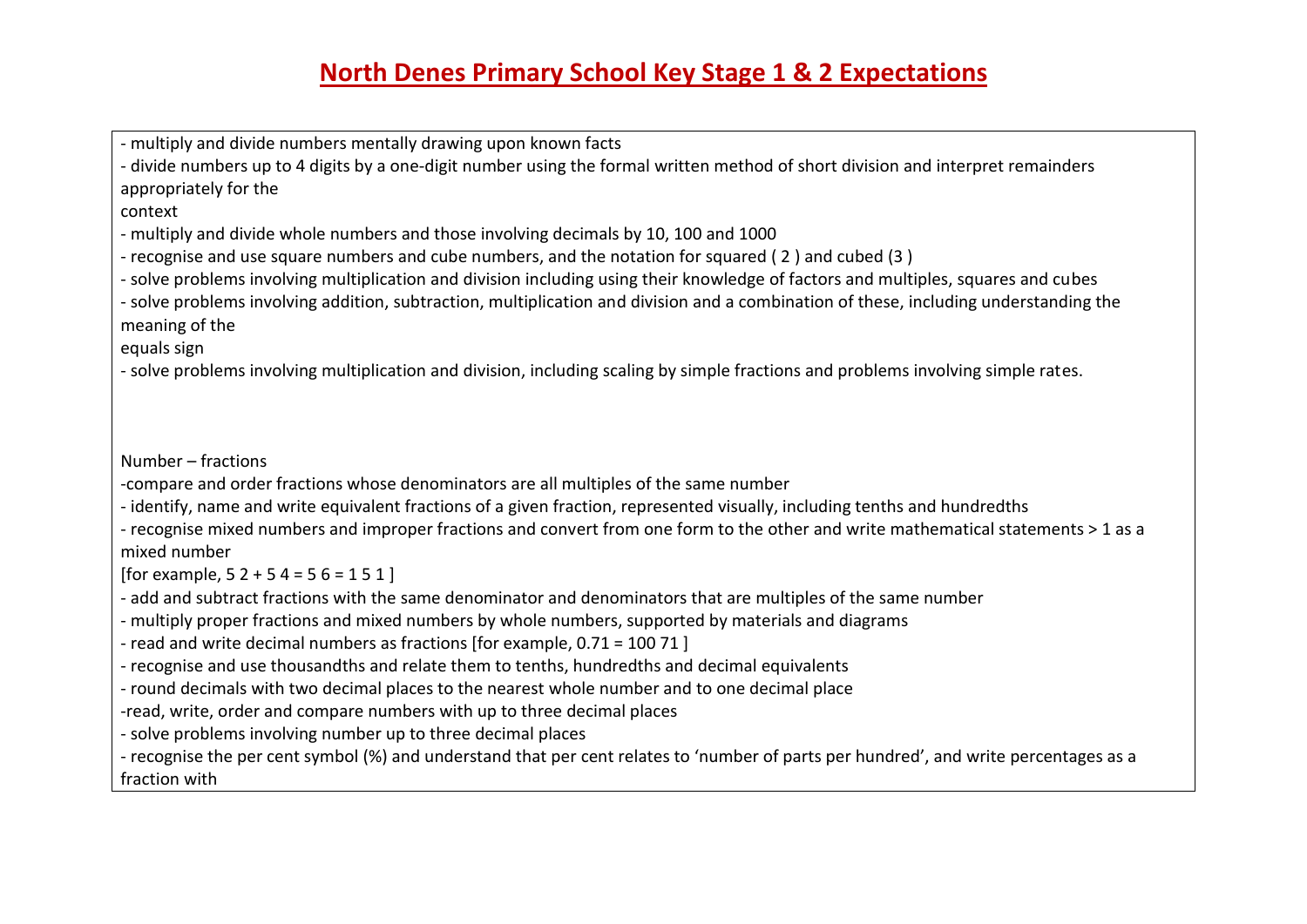denominator 100, and as a decimal - solve problems which require knowing percentage and decimal equivalents of 21, 41, 51, 52, 54 and those fractions with a denominator of a multiple of 10 or 25. Measurement -convert between different units of metric measure (for example, kilometre and metre; centimetre and metre; centimetre and millimetre; gram and kilogram; litre and millilitre) - understand and use approximate equivalences between metric units and common imperial units such as inches, pounds and pints - measure and calculate the perimeter of composite rectilinear shapes in centimetres and metres - calculate and compare the area of rectangles (including squares), and including using standard units, square centimetres (cm2 ) and square metres (m2) and estimate the area of irregular shapes - estimate volume [for example, using 1 cm3 blocks to build cuboids (including cubes)] and capacity [for example, using water] - solve problems involving converting between units of time - use all four operations to solve problems involving measure [for example, length, mass, volume, money] using decimal notation, including scaling. Geometry – properties of shapes -identify 3-D shapes, including cubes and other cuboids, from 2-D representations - know angles are measured in degrees: estimate and compare acute, obtuse and reflex angles - draw given angles, and measure them in degrees (o ) - identify: angles at a point and one whole turn (total 360o ) - angles at a point on a straight line and 2 1 a turn (total 180o ) - other multiples of 90o - use the properties of rectangles to deduce related facts and find missing lengths and angles

- distinguish between regular and irregular polygons based on reasoning about equal sides and angles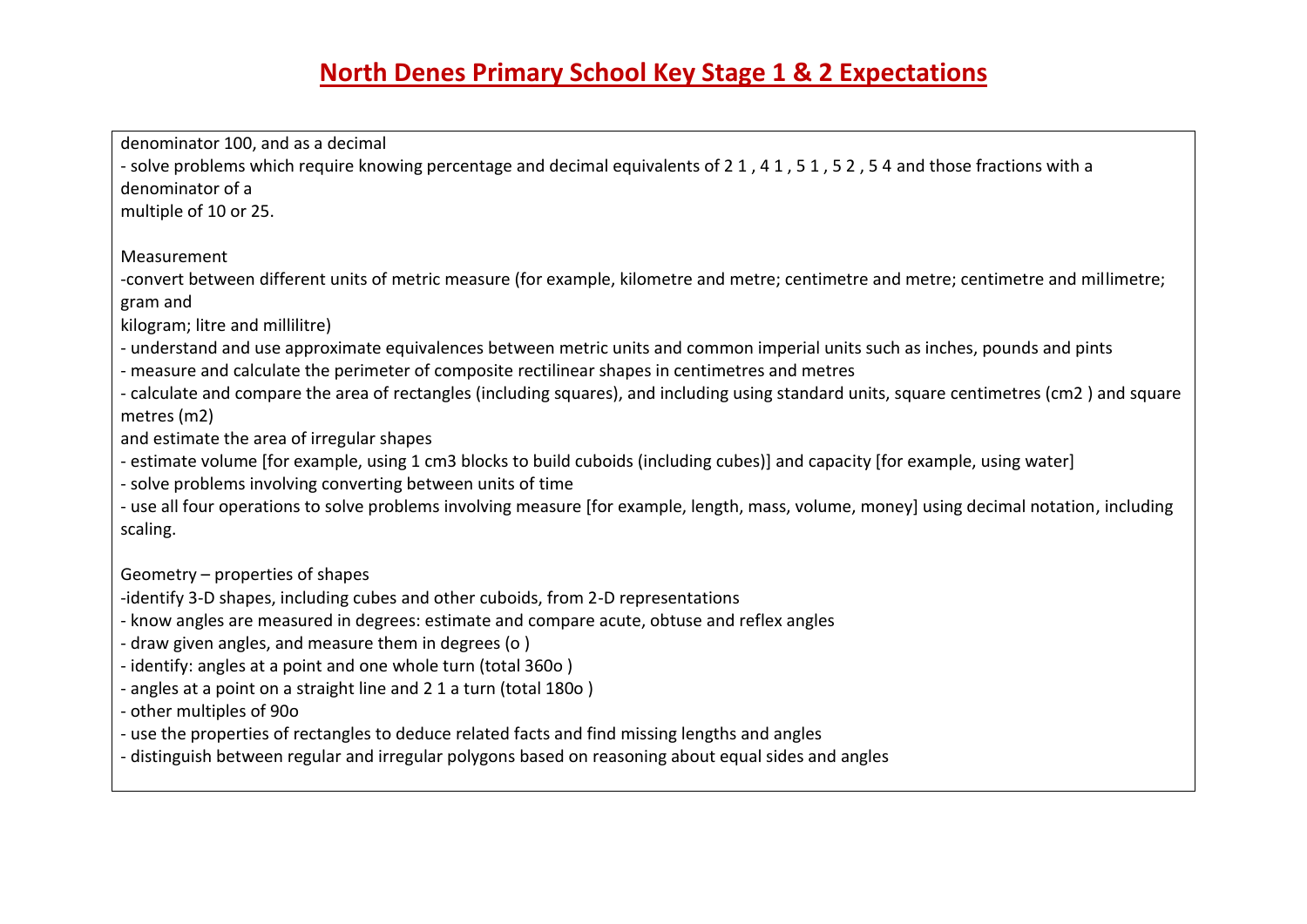Geometry – position and direction - identify, describe and represent the position of a shape following a reflection or translation, using the appropriate language, and know that the shape has not changed. **Statistics** -solve comparison, sum and difference problems using information presented in a line graph - complete, read and interpret information in tables, including timetables. **Year 6 Pupils should be taught to:** Number – and place value - read, write, order and compare numbers up to 10 000 000 and determine the value of each digit - round any whole number to a required degree of accuracy - use negative numbers in context, and calculate intervals across zero - solve number and practical problems that involve all of the above. Number – addition, subtraction, multiplication and division -multiply multi-digit numbers up to 4 digits by a two-digit whole number using the formal written method of long multiplication - divide numbers up to 4 digits by a two-digit whole number using the formal written method of long division, and interpret remainders as whole number remainders, fractions, or by rounding, as appropriate for the context - divide numbers up to 4 digits by a two-digit number using the formal written method of short division where appropriate, interpreting remainders according to the context - perform mental calculations, including with mixed operations and large numbers - identify common factors, common multiples and prime numbers - use their knowledge of the order of operations to carry out calculations involving the four operations - solve addition and subtraction multi-step problems in contexts, deciding which operations and methods to use and why - solve problems involving addition, subtraction, multiplication and division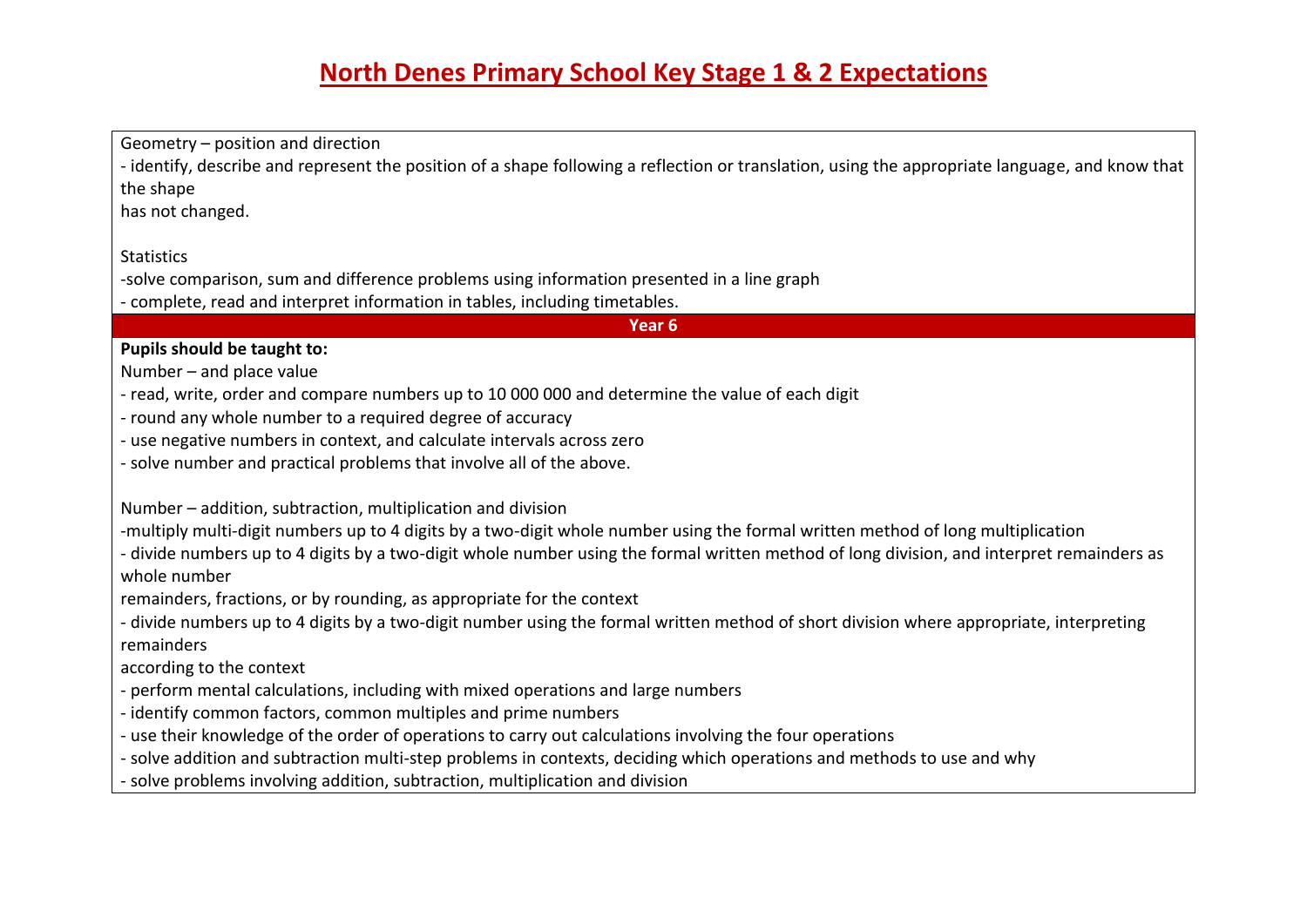- use estimation to check answers to calculations and determine, in the context of a problem, an appropriate degree of accuracy.

Number – fractions

- -use common factors to simplify fractions; use common multiples to express fractions in the same denomination
- compare and order fractions, including fractions > 1
- add and subtract fractions with different denominators and mixed numbers, using the concept of equivalent fractions
- multiply simple pairs of proper fractions, writing the answer in its simplest form [for example,  $41 \times 21 = 81$ ]
- divide proper fractions by whole numbers [for example,  $31 \div 2 = 61$ ]
- associate a fraction with division and calculate decimal fraction equivalents [for example, 0.375] for a simple fraction [for example, 8 3 ]

- identify the value of each digit in numbers given to three decimal places and multiply and divide numbers by 10, 100 and 1000 giving answers up to

three decimal places

- multiply one-digit numbers with up to two decimal places by whole numbers
- use written division methods in cases where the answer has up to two decimal places
- solve problems which require answers to be rounded to specified degrees of accuracy
- recall and use equivalences between simple fractions, decimals and percentages, including in different contexts

Ratio and proportion

-solve problems involving the relative sizes of two quantities where missing values can be found by using integer multiplication and division facts –

solve problems involving the calculation of percentages [for example, of measures, and such as 15% of 360] and the use of percentages for comparison

- solve problems involving similar shapes where the scale factor is known or can be found
- solve problems involving unequal sharing and grouping using knowledge of fractions and multiples.

Algebra

-use simple formulae

- generate and describe linear number sequences

- express missing number problems algebraically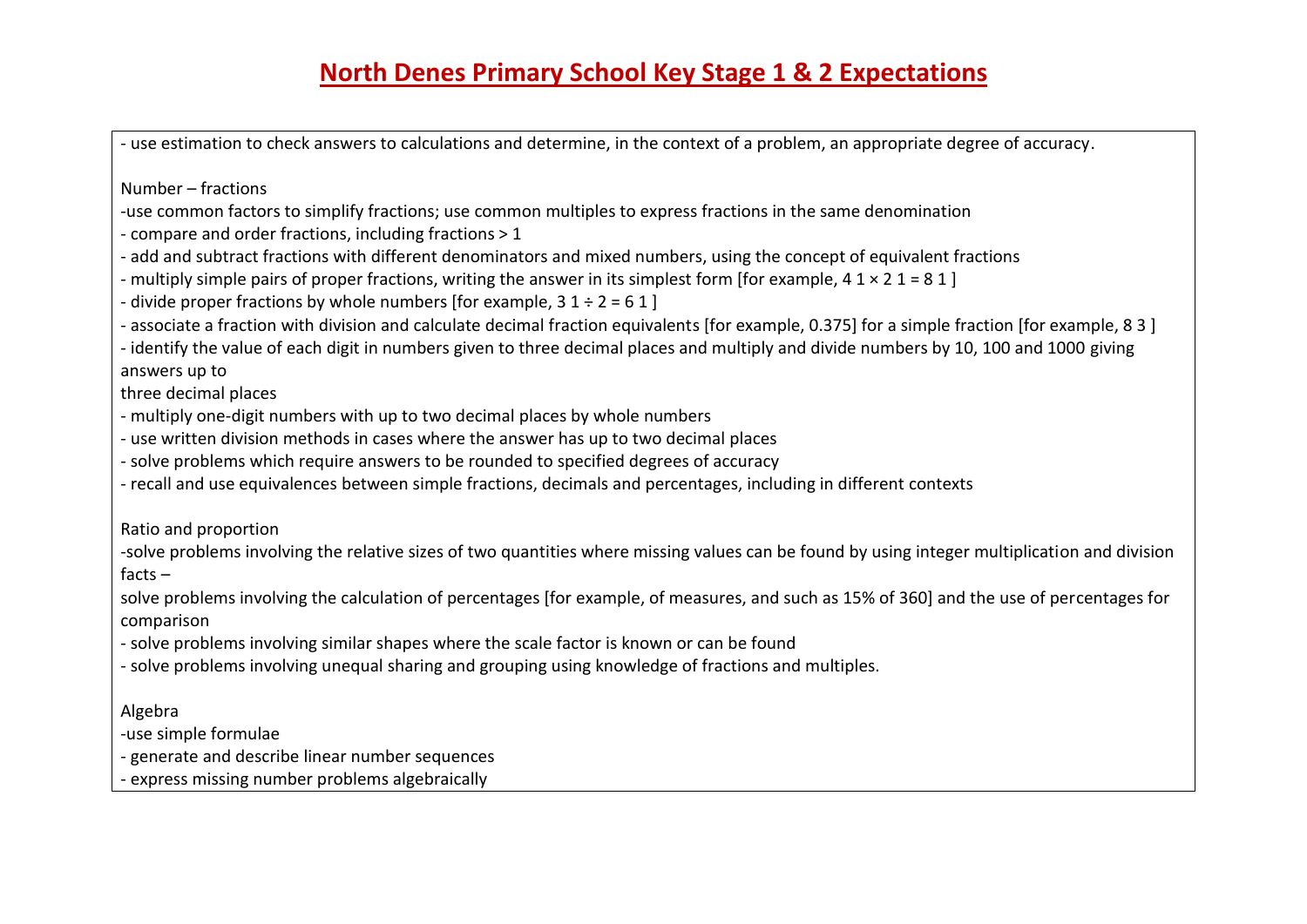- find pairs of numbers that satisfy an equation with two unknowns

- enumerate possibilities of combinations of two variables.

Measurement

-solve problems involving the calculation and conversion of units of measure, using decimal notation up to three decimal places where appropriate

- use, read, write and convert between standard units, converting measurements of length, mass, volume and time from a smaller unit of measure to a

larger unit, and vice versa, using decimal notation to up to three decimal places

- convert between miles and kilometres

- recognise that shapes with the same areas can have different perimeters and vice versa

- recognise when it is possible to use formulae for area and volume of shapes

- calculate the area of parallelograms and triangles

- calculate, estimate and compare volume of cubes and cuboids using standard units, including cubic centimetres (cm3 ) and cubic metres (m3 ), and

extending to other units [for example, mm3 and km3 ].

Geometry – properties of shapes

-draw 2-D shapes using given dimensions and angles

- recognise, describe and build simple 3-D shapes, including making nets

- compare and classify geometric shapes based on their properties and sizes and find unknown angles in any triangles, quadrilaterals, and regular

polygons

- illustrate and name parts of circles, including radius, diameter and circumference and know that the diameter is twice the radius

- recognise angles where they meet at a point, are on a straight line, or are vertically opposite, and find missing angles.

Geometry – position and direction